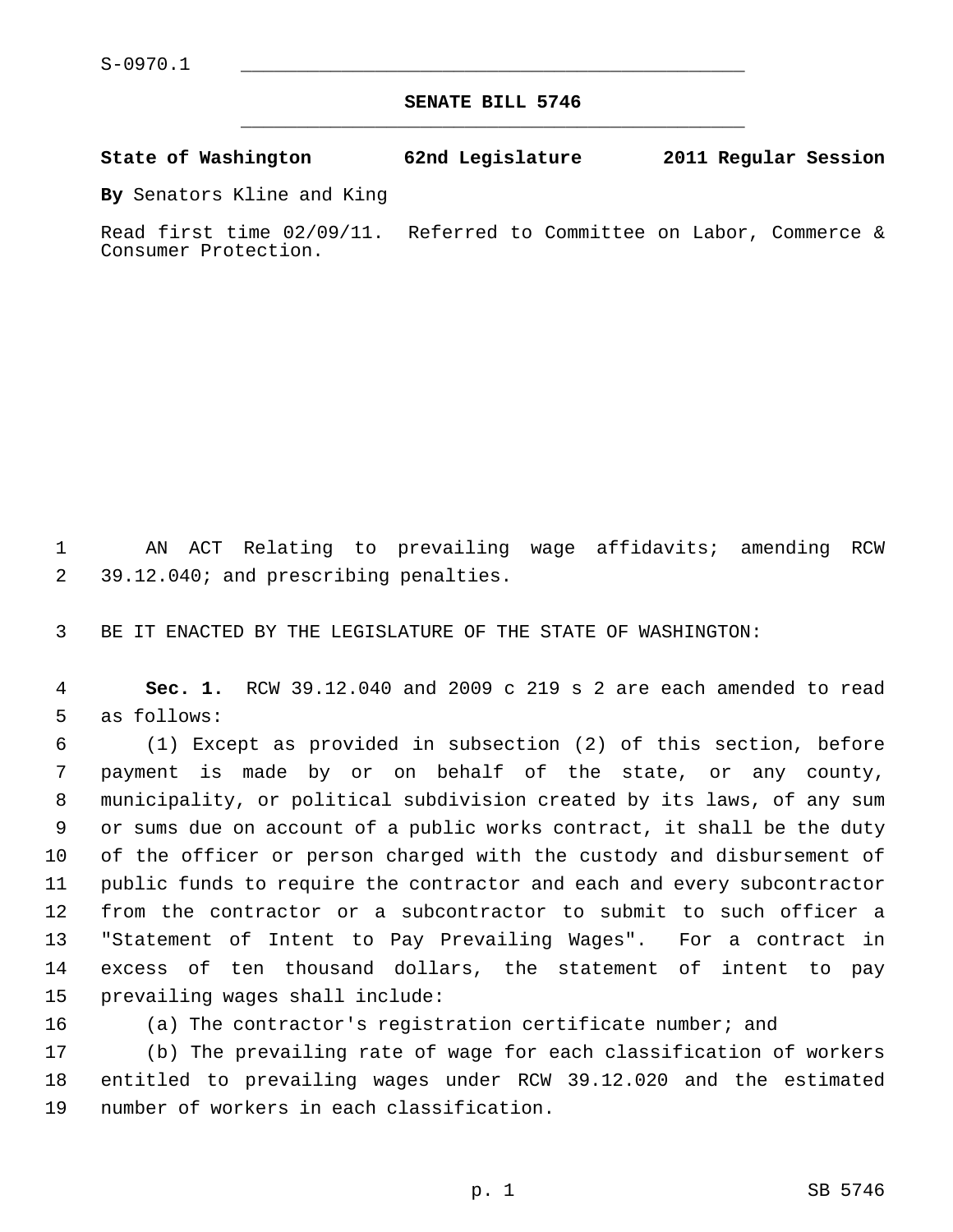1 Each statement of intent to pay prevailing wages must be approved 2 by the industrial statistician of the department of labor and 3 industries before it is submitted to said officer. Unless otherwise 4 authorized by the department of labor and industries, each voucher 5 claim submitted by a contractor for payment on a project estimate shall 6 state that the prevailing wages have been paid in accordance with the 7 prefiled statement or statements of intent to pay prevailing wages on 8 file with the public agency. Following the final acceptance of a 9 public works project, it shall be the duty of the officer charged with 10 the disbursement of public funds, to require the contractor and each 11 and every subcontractor from the contractor or a subcontractor to 12 submit to such officer an "Affidavit of Wages Paid" before the funds 13 retained according to the provisions of RCW 60.28.011 are released to 14 the contractor. If a subcontractor performing work on a public works 15 project fails to submit a statement of intent to pay prevailing wages 16 or an "Affidavit of Wages Paid" form, the contractor or subcontractor 17 with whom the subcontractor had a contractual relationship for the 18 project may file the forms on behalf of the nonresponsive 19 subcontractor, pursuant to rules adopted by the department of labor and 20 industries. Intent or affidavit forms may only be filed on behalf of 21 a subcontractor who has ceased operations or failed to file as required 22 by this section. Filings made on behalf of a subcontractor may not be 23 accepted sooner than thirty-one days after the acceptance date of the 24 public works project pursuant to RCW 39.12.065. Intentionally filing 25 a false affidavit on behalf of a subcontractor subjects the filer to 26 the same penalties as are provided in RCW 39.12.050. Each affidavit of 27 wages paid must be certified by the industrial statistician of the 28 department of labor and industries before it is submitted to said 29 officer.

30 (2) As an alternate to the procedures provided for in subsection 31 (1) of this section, for public works projects of two thousand five 32 hundred dollars or less and for projects where the limited public works 33 process under RCW 39.04.155(3) is followed:

34 (a) An awarding agency may authorize the contractor or 35 subcontractor to submit the statement of intent to pay prevailing wages 36 directly to the officer or person charged with the custody or 37 disbursement of public funds in the awarding agency without approval by